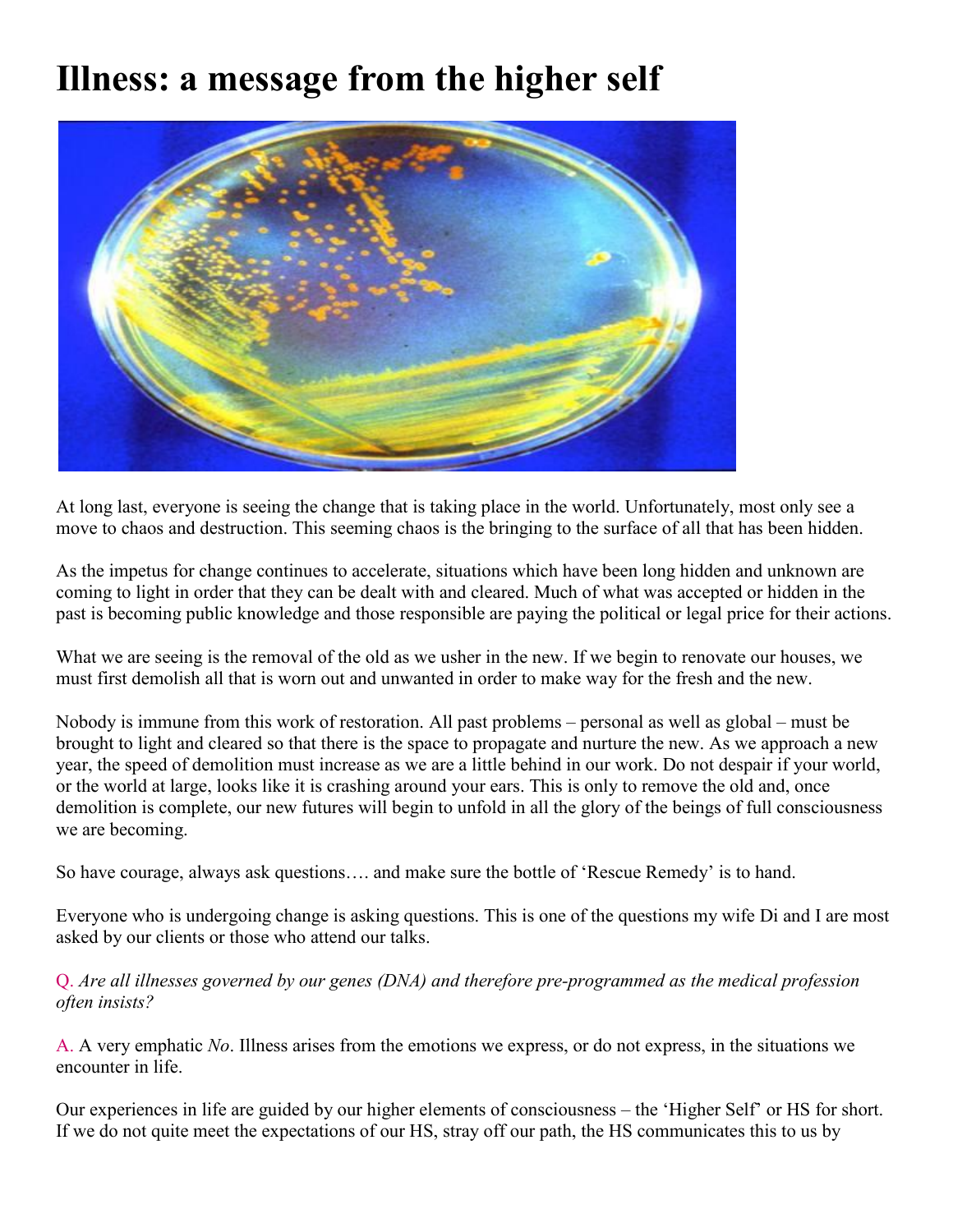[accentuating the accumul](https://cygnusreview.com/products/the-biology-of-belief-bruce-lipton)ation of emotions we have stored away by not expressing ourselves as fully as we should have done.

The best guide to which aspects of our lives we have not fully dealt with are the concentrations of consciousness (soul) energy within the body which we have come to know as the 'chakras'. Understanding the aspects of life that each chakra works with and the organs associated with each of the seven chakras, is an infallible guide to which area, or areas, of our life we need to pay closer attention to – to bring ourselves back onto our path.

Even doctors and scientists are gradually realising that every cell in the body responds to our expressions of emotion and it is how much emotion contained within a bodily organ that determines how efficiently that organ functions and, consequently, our state of health. It is these emotions and not our DNA that lead this process.

However, DNA does have a role to play. To build the body in the womb requires about twenty-five percent of the gene sequences in our DNA. Once born, we need about three percent of our DNA to grow and develop. All the rest of our DNA is memory. Seventy-five percent of DNA is memories of past lives and, once we have left the womb, twenty-two of the twenty-five percent used to build the baby's body changes to storing the experiences gained during our current life.

Also, as we undergo change, our DNA is expanding. Over the past twenty-five years, there has been talk of many children being born with an additional four or five strands of DNA that activate at birth (in addition to the usual two). These are the so-called 'Indigo' or 'Star' children. The extra DNA represents more memory contained within the body and gives these children their 'advanced' capabilities. Our full compliment of DNA will eventually be thirteen strands to the helix. The same is true for adults. The more 'demolition' work we do – the more we clear out – the more DNA we build as the Higher Self downloads more of itself into the body.

The next few years may well be traumatic and we need to put these future events into perspective – they are symptoms of change. The more we accept and work with these changes, the faster we will catch up with our children.

©2006 by Chris Thomas.